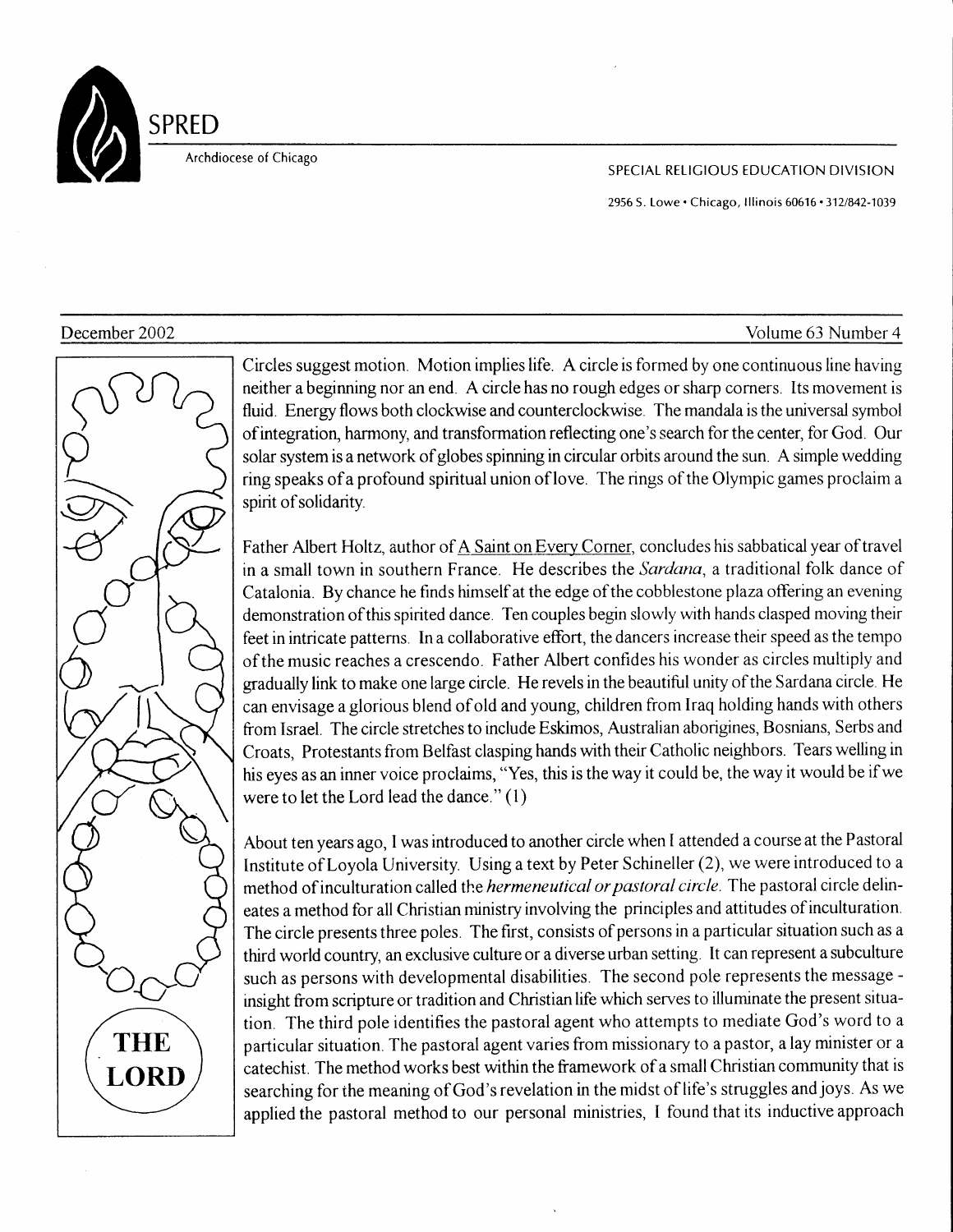permeates all aspects of the Spred ministry - animation, training, catechesis and liturgy The mission of Spred is to form small communities of faith in parishes to welcome children and adults with developmental disabilities, to provide an appropriate method of catechesis, and to foster full inclusion in assemblies of worship. The reality is that these friends of ours are living in every parish. The goal is to welcome all.

Animation is the operative word in Spred for stirring a consciousness of the situation of people with special needs within a parish. The work of animation is accomplished through the leadership of a Spred community religious worker. Dialogue usually begins with a parent of a child with a disability, a caregiver, or a member of the parish staff. A meeting is set up between the pastor and the religious worker to address the pastoral need. The Spred agent articulates the situation with conviction. The Spred method of symbolic catechesis is the cornerstone of the call to action. This is the message. It is important to listen attentively to the concerns voiced by the pastor, drawing out objections and respectfully diffusing any obstacles with sensitivity and tact. Inculturation does not destroy or criticize, but builds on values already present. It is invitational.

Once the Spred agent has obtained the blessing of the pastor, a strategy is mutually defined to surface volunteers and accompany them in the formation of a small community of faith. The search for catechists can be a slow and arduous process which may involve challenging mindsets and changing attitudes. Inculturation is a hunt for a treasure already present. The digging is the work of the parishioners themselves. The community religious worker returns to the parish time and again to invite, to inform, to encourage, to wait, and to listen. As a catechist in a Spred community, the animator is called to share what one lives, to map out with humility where one has already traveled. The formation of a community of faith cannot be imposed or hurried. Wth the gospel imperative to embrace all people as its leaven, the group gently rises to its fullness

The attitude of the community religious worker is not to be that of a conquistador, but rather that of a facilitator offering accompaniment on the pilgrimage to discover who are called, to identify leadership, meet with friends with disabilities, seek out and design a meeting place in response to the commission ofthe pastor. Everyjourney is new and each communrty is unique. A prayerful and respectful animation approach will unearth creativity and secure solid relationships. Observation and training will foster confidence and independence. The essence of the work of animation is to be present, to beget and to be gone. Yet, as a faithful mentor, the community religious worker remains ever present to the Spred community through enrichment seminars, workshops, reflection weekends, area planning meetings as well as an openness to share sessions and liturgy.

The pastoral circle initiates a spirit of mission activity as the newly begotten Spred community immerses itself in the Spred method of catechesis. The communion of catechists become the pastoral agent. The situation continues to be the church's obligation to respond to the catechetical needs of our friends. The community gathers in service of persons with developmental disabilities to become aware of God's presence and saving action in the midst oftheir lives, both particular and communal.

In the spirit of inculturation, the Spred method reflects the pastoral circle. It demands the risk of expression of personal experiences while listening respectfully to the stories of others. The leader catechist becomes the catalyst leading but not dominating, accompanying the group in the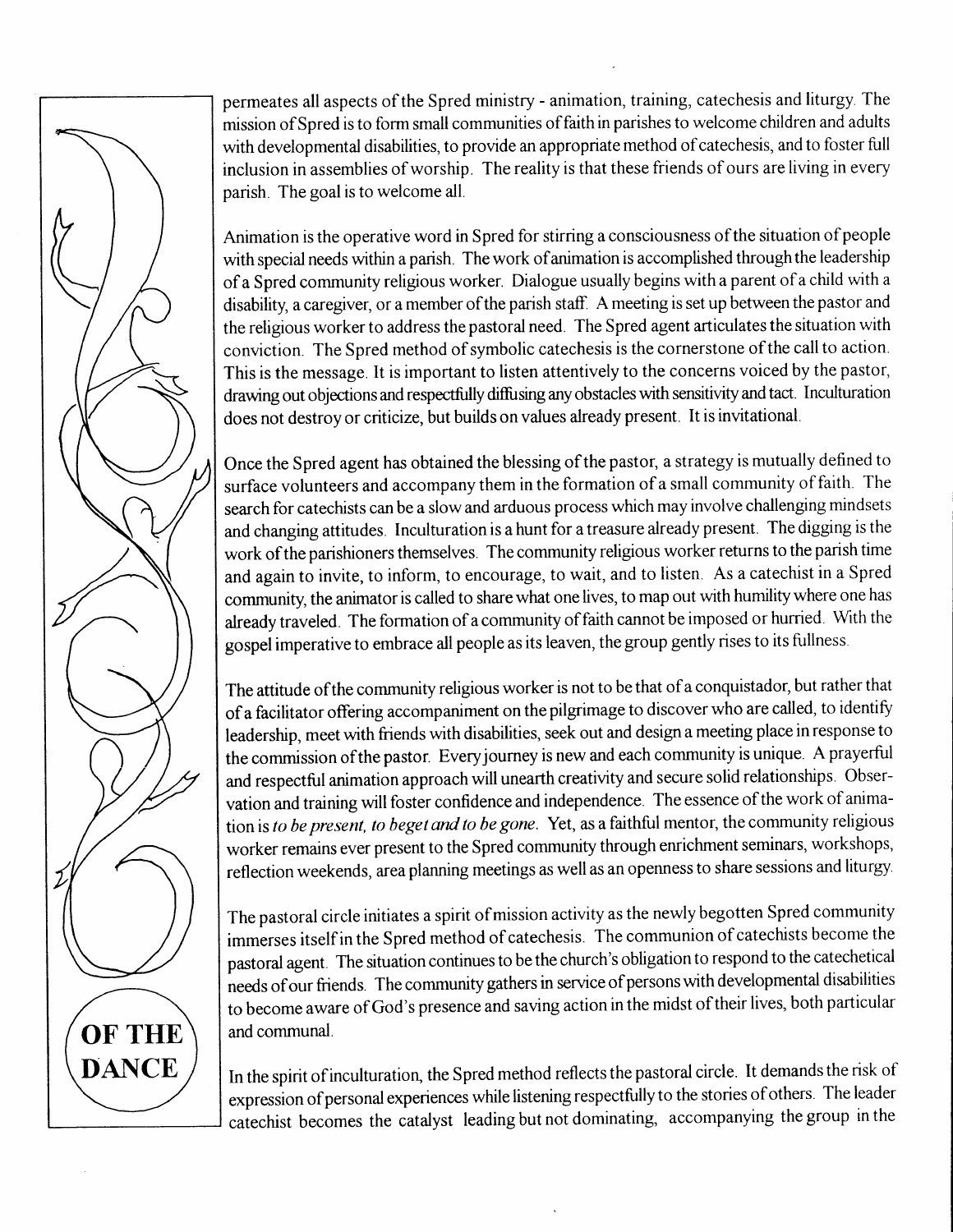process of new awareness. [n Spred we encourage relationships grounded in mutuality and respect. We recognize the buried treasure of our friends with disabilities. We cultivate an atmosphere of graced interaction. As catechists, we do not come with all the answers to be imposed on our friends. We listen, we accept, we embrace the gift of one another. As pilgrim people we journey side by side.

The situation of each person is not seen in isolation, but in continuity with God's word. Our Christian heritage acts as a resource for the present. The ritual action ofthe sacraments as well as the word of God in scriprure - the life, the words, the death and resurrection of Jesus Christ inform the present life of the community. As a servant of the faith community, the leader catechist bears a listening and humble heart. Resonance best describes the moment of truth as catechists, friends and the message are mutually illuminated by the presence of God. The results of the symbolic method are not clear and measurable. Like inculturation, the method calls for faith in the God already at work in the heart ofthe community. Hope for new life is inseparable from true inculturation.

The pastoral spiral continues to spin as the Spred community becomes the next agent of inculturation. The sacramental life ofthe parish presents the new situation. The message is the gospel call to welcome the stranger to the banquet of the Lord. Spred communities are bringing edification to the larger church through their particular ways of living and sharing the Gospel. These basic communities are making their contribution to the sacramental and worshipping life of their own panshes through their vitality and creativiry. In a spirit of mutuality, the Spred catechist introduces the pastor and his staffto adaptations which bring more meaning to Eucharistic celebrations for our friends with developmental disabilities. As a pastoral agent, the catechist works with the priest, at his pace in tune with his readiness to embrace suggestions. Force feeding causes indignation and resentment. Relationships cannot be cemented in antagonistic dialogue. The catechist considers and values the suggestions of the priest. The spirit of the pastoral circle demands complimentarity. Catechists and priests learn to move in step with one another. The priest becomes open to the needs of our friends. The catechists sensitize themselves to the concerns of the priest, allowing time for change.

Spred is an act of faith carried out by small faith communities in diverse settings throughout the world. The world has a long way to go before we are mysteriously united. Each new parish which forms a Spred comrnunity of faith, every Spred cornmunity that joins in solidarity around the Spred method, every parish which provides creative liturgical events to honor the needs of our friends and grace them with dignity - these small circles preview the final Dance. "On that day the Lord of the Dance will stand up and invite all the peoples of the world to join hands as brothers and sisters in a final Sardana. One great circle of dancers will embrace the whole earth and reach upward into the clouds of heaven" (3) Our friends with disabilities will set the pace.

# Julie Hess Chicago Spred Community Religious Worker

(l) Nbert Holtz, O.S.B., A Saint on Every Corner. Ave Maria Press, Notre Dame, IN 1998 (2) peter Schineller, S.J., A Handbook on [nculturation. Paulist Press, New York, 1990 (3) Albert Holtz, O.S.B., A Saint on Every Corner. Ave Maria Press, Notre Dame, IN 1998